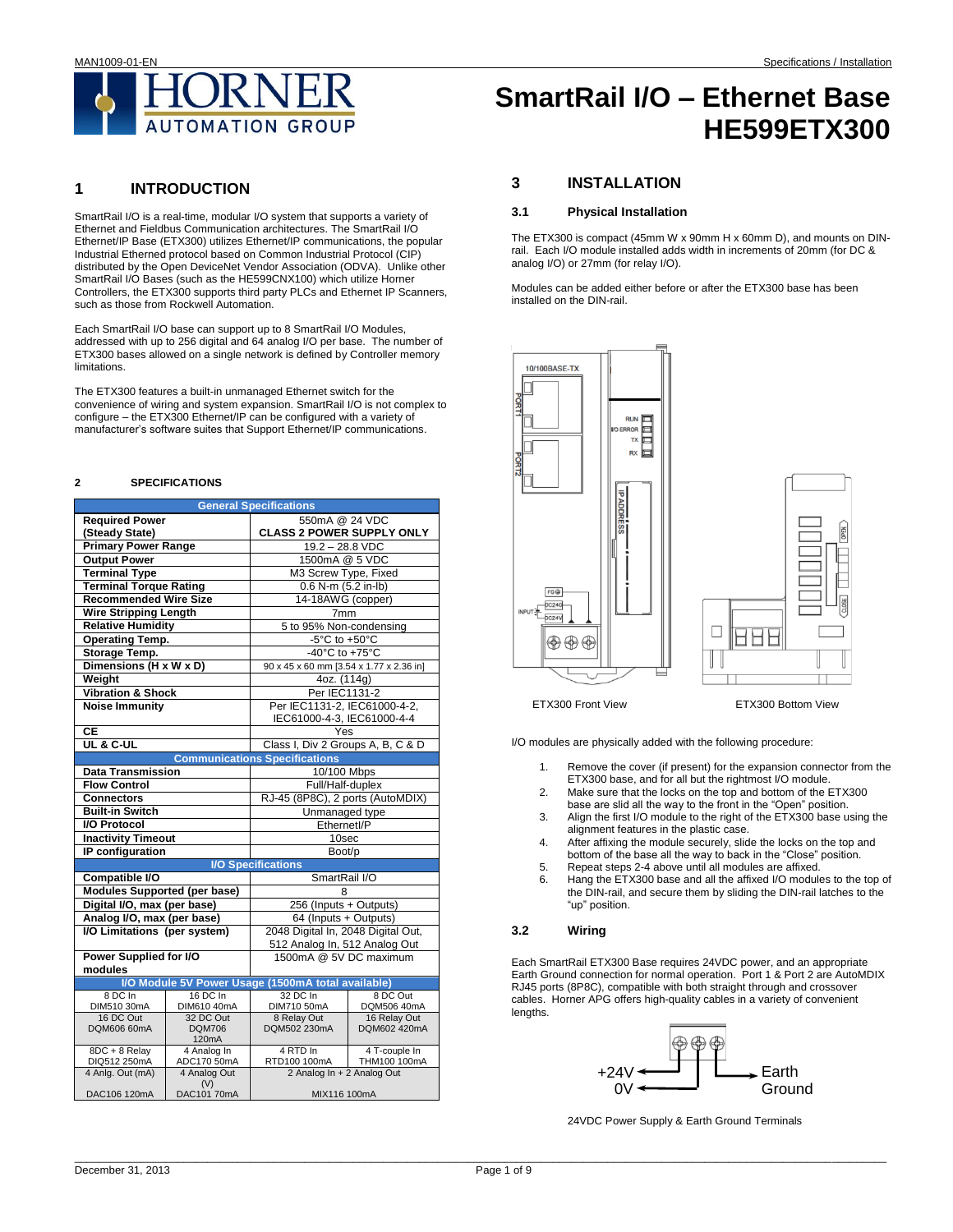## **4 Software Configuration**

Each SmartRail ETX300 can be configured using a variety of Ethernet/IP ready devices. Setup has two top-level steps: use Boot/P service to assign I/P address to the ETX300 module, then use UCMM (unconnected message manager) through the desired software package to configure parameters of the I/O modules attached to the ETX300 SmartRail Base.

## **4.1 Startup Sequence Overview**

The software that is configured to control the SmartRail I/O will use the I/O configuration data (programmed via UCMM in the following section) to configure each ETX300 base. The following sequence is followed:

- 1. Upon power-up, the ETX300 will broadcast the MAC address to be assigned I/P data. This follows the Boot/P protocol convention.
- 2. Once in RUN mode, the Boot/P protocol will check its I/O configuration database, looking for a matching MAC ID entry.
- 3. If a match is found, the Boot/P protocol to assigns the appropriate IP address, Net Mask, and Default Gateway to the ETX300 Base.
- 4. Once all bases are assigned IP addresses, setup I/O configuration in Logic software by entering IP address of the base module.
	- a. The PLC will place the ETX300 base in RUN mode
		- b. Then, send a UCMM message to the base unit to configure the I/O modules attached to it.
		- c. UCMM message will contain configuration parameters for the I/O attached to the base module for Ethernet I/P communication, assigning the arrays in the following order:



#### **4.2 Configuration in RSLogix 5000**

## **4.2.1 Setting up communication with the ETX300 Module in RSLogix:**

1) In project, right-click I/O Configurtion folder and select **New Module**.

2) Select the scanner being used, in this case: **1769-L32E Ethernet port on Compact Logix 5332E** (see image below), and press **OK**:

| <b>Select Module</b>                                                                                                                                                                       |                                                                                                                                                                                                                                                                                                                                                                                                                                                                                                                                     |  |  |  |  |  |
|--------------------------------------------------------------------------------------------------------------------------------------------------------------------------------------------|-------------------------------------------------------------------------------------------------------------------------------------------------------------------------------------------------------------------------------------------------------------------------------------------------------------------------------------------------------------------------------------------------------------------------------------------------------------------------------------------------------------------------------------|--|--|--|--|--|
| Module                                                                                                                                                                                     | Description                                                                                                                                                                                                                                                                                                                                                                                                                                                                                                                         |  |  |  |  |  |
| $-1757$ -FFLD/A<br>-- 1768-ENBT/A<br>-- 1768-EWEB/A                                                                                                                                        | 1757 Foundation Fieldbus Linking Device<br>1768 10/100 Mbps Ethernet Bridge, Twisted-Pair Media<br>1768 10/100 Mbps Ethernet Bridge w/Enhanced Web Services                                                                                                                                                                                                                                                                                                                                                                         |  |  |  |  |  |
| 1769-L32E Ethernet Port<br>- 1769-L35E Ethernet Port<br>$-1788 - EN2DN/A$<br>$-1788$ -ENBT/A<br>$-1788$ -EWEB/A<br>$-1794$ -AENT/A<br>$-1794$ -AENT/B<br>2364F RGLI-EN1<br>ETHERNET-BRIDGE | 10/100 Mbps Ethernet Port on CompactLogix5332E<br>10/100 Mbps Ethernet Port on CompactLogix5335E<br>1788 Ethernet to DeviceNet Linking Device<br>1788 10/100 Mbps Ethernet Bridge, Twisted-Pair Media<br>1788 10/100 Mbps Ethernet Bridge w/Enhanced Web Services<br>1794 10/100 Mbps Ethernet Adapter, Twisted-Pair Media<br>1794 10/100 Mbps Ethernet Adapter, Twisted-Pair Media<br>2364F Regen Bus Supply via 1203-EN1<br>Drivelogix5730 Ethernet 10/100 Mbps Ethernet Port on DriveLogix5730<br>Generic EtherNet/IP CIP Bridge |  |  |  |  |  |
|                                                                                                                                                                                            |                                                                                                                                                                                                                                                                                                                                                                                                                                                                                                                                     |  |  |  |  |  |
|                                                                                                                                                                                            | Add Favorite<br>Find                                                                                                                                                                                                                                                                                                                                                                                                                                                                                                                |  |  |  |  |  |
| By Category<br>By Vendor                                                                                                                                                                   | Favorites                                                                                                                                                                                                                                                                                                                                                                                                                                                                                                                           |  |  |  |  |  |
|                                                                                                                                                                                            | 0K<br>Cancel<br>Help                                                                                                                                                                                                                                                                                                                                                                                                                                                                                                                |  |  |  |  |  |

3) Enter revision number of the scanner and press **OK.**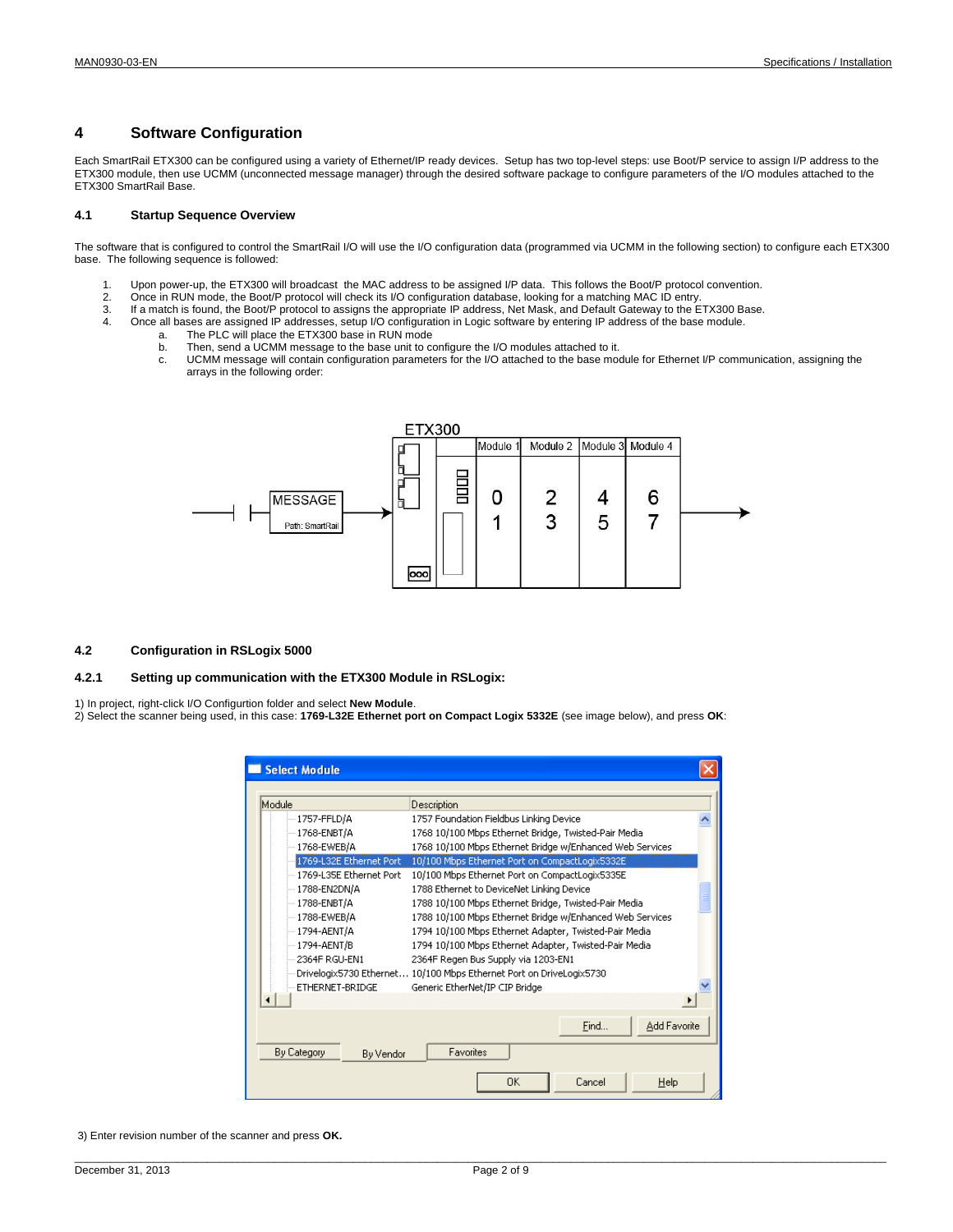4) Enter name and IP address for the scanner. Click **Finish**.

- 5) This will place the scanner module below the **I/O Configuration** folder in the folder explorer tab.
- 6) Right-click on the added scanner and select **New Module**
- 7) The same dialogue box from adding the scanner will appear. This time, select **Generic Ethernet Module** and press **OK.** Configure the Module Properties: Enter a name that will be tagged later on (here "Rail)
	- Enter **IP address** on the ETX300 Module
	- Choose Assembly Instance Input, Output, and sizes
	- **Configuration** should always be set to Instance 3 and Size 0

| Type:                                          | General   Connection   Module Info<br>ETHERNET-MODULE Generic Ethernet Module |                |                       |       |            |  |  |  |  |  |
|------------------------------------------------|-------------------------------------------------------------------------------|----------------|-----------------------|-------|------------|--|--|--|--|--|
| Vendor:<br>Allen-Bradley                       |                                                                               |                |                       |       |            |  |  |  |  |  |
| Parent:<br>Name:                               | LocalENB<br><b>Connection Parameters</b><br>Rail                              |                |                       |       |            |  |  |  |  |  |
| Description:                                   |                                                                               |                | Assembly<br>Instance: | Size: |            |  |  |  |  |  |
|                                                |                                                                               | Input:         | 160                   |       | $[16-bi]$  |  |  |  |  |  |
|                                                |                                                                               | Output:        | 170                   |       | $[16-bit]$ |  |  |  |  |  |
| Comm Format: Data - INT<br>Address / Host Name | $\overline{\phantom{m}}$                                                      | Configuration: | l3                    | lo.   | $(8-bit)$  |  |  |  |  |  |
| <sup>•</sup> IP Address:                       | 192 . 168 . 100 . 2                                                           | Status Input:  |                       |       |            |  |  |  |  |  |
| C<br>Host Name:                                |                                                                               | Status Output: |                       |       |            |  |  |  |  |  |

Note: Choose an assembly instance for the input and output not in use. The size refers to words (1 16-bit word above) and is determined by the number of modules attached to the ETX300

8) The next window will ask for **RPI** Settings. Start with **10ms** and adjust if needed.

## 9) Click **Next>** then **Finish>>**

10) Check the tags under **Controller Tags** in the folder navigation menu to make sure they are desired for the installed ethernet module. You can also add or edit tags from this pane, as you will do in the next section.

## **4.2.2 Explicit Messaging Tags**

The first step of creating the Explicit message for parameter settings of the ETX300 modules is generating Tags that will be used to move information:

- Create a tag with MESSAGE type The explicit message block will use this tag.
- Create a tag with INT type This tag holds the parameter data that the explicit message uses.
- Assign the generated MESSAGE tag to the Message block
- Add required parameters (shown in section 4.3) to the explicit message
- Create a path to the module; here "**Rail"**
- 1) *Create MESSAGE Tag.* Open **Controller Tags** and click **Edit Tags.**
- 2) Click in the space next to blank line to add tag. Use desired name, here: "MESSAGE1"

| Name                                    | △ Alias For                | Base Tag                | Data Type                               | Style   |
|-----------------------------------------|----------------------------|-------------------------|-----------------------------------------|---------|
| + Local:1:C                             |                            |                         | AB:1769 IQ6X0                           |         |
| + Local:1:1                             |                            |                         | AB:1769 IQ6X0                           |         |
| + Local:1:0                             |                            |                         | AB:1769 IQ6X0                           |         |
| + Local:2:C                             |                            |                         | AB:1769 IF4XOF                          |         |
| + Local:2:1                             |                            |                         | AB:1769 IF4XOF                          |         |
| + Local:2:0                             |                            |                         | AB:1769 IF4XOF                          |         |
| <b>FI-MESSAGE1</b>                      |                            |                         | <b>MESSAGE</b><br>⊶                     |         |
| <b>Select Data Type</b>                 |                            |                         | AB:ETHERNET_<br>$\overline{\mathsf{x}}$ |         |
|                                         |                            |                         | NT[4]                                   | Decimal |
| Data Types:                             |                            |                         | <b>BOOL[32]</b>                         | Decimal |
| <b>MESSAGE</b>                          |                            | 0K                      |                                         |         |
| INT                                     |                            | ٨<br>Cancel             |                                         |         |
| INTEGRATOR                              |                            |                         |                                         |         |
| LEAD LAG                                |                            | Help                    |                                         |         |
| LEAD LAG SEC ORDER                      |                            |                         |                                         |         |
| LIGHT_CURTAIN<br>LINT.                  |                            |                         |                                         |         |
| MAXIMUM_CAPTURE                         |                            |                         |                                         |         |
| <b>MESSAGE</b>                          |                            |                         |                                         |         |
| MINIMUM CADTUDE                         |                            | $\overline{\mathbf{v}}$ |                                         |         |
| Array Dimensions                        |                            |                         |                                         |         |
| $Dim2 -$<br>Dim 1                       | Dim 0                      |                         |                                         |         |
| lo.<br>$\frac{1}{\sqrt{2}}$<br><b>O</b> | $\frac{1}{\sqrt{2}}$<br> 0 | 즢                       |                                         |         |
|                                         |                            |                         |                                         |         |
| Show Data Types by Groups               |                            |                         |                                         |         |
|                                         |                            |                         |                                         |         |
| Monitor Tags Ledit Tags                 |                            | $\vert \cdot \vert$     |                                         |         |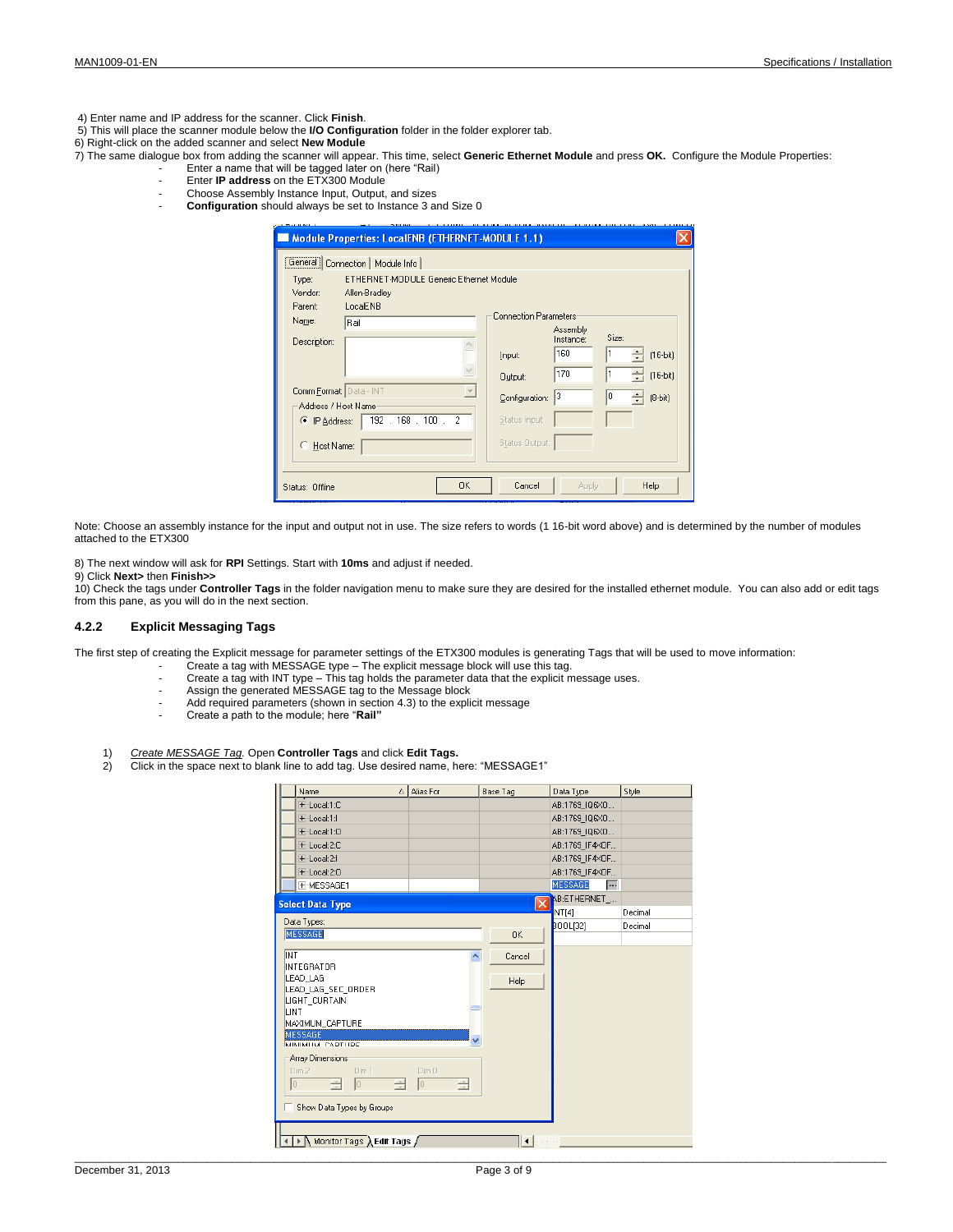- 3) Click the [ . . . ] button under **Data Type** and change to **MESSAGE.** Press **OK**. (see above).
- 
- 4) Create INT tag. Create another tag with desired name. Here: "Test1"<br>5) Click the […] under **Data Type** and change to **INT.** Change **DIM\_0** to 4 array dimensions (byte address 0-3 will be accessed in parameter data). Pre

|                                                           | <b>Select Data Type</b>                                          |             |
|-----------------------------------------------------------|------------------------------------------------------------------|-------------|
| Note: Each module requires 2                              | Data Types:                                                      |             |
| words of configuration data                               | INT[4]                                                           | <b>OK</b>   |
| (which are configured via the<br><b>Array Dimensions)</b> | FILTER LOW PASS<br>FILTER NOTCH                                  | Cancel      |
| $Ex)$ 2 modules = 4 words of                              | FIVE POS MODE SELECTOR<br>FLIP FLOP D                            | <b>Help</b> |
| data. Use "0" Dim 1 through<br>"3" Dim 0.                 | FLIP FLOP JK<br>FUNCTION GENERATOR<br>HL LIMIT                   |             |
|                                                           | INT                                                              |             |
| See section 4.3 for module<br>configuration mapping.      | <b>INITECDATOD</b><br>Array Dimensions<br>Dim1<br>Dim 0<br>Dim 2 |             |
|                                                           | ÷<br>즉<br>$\vert$ 0<br>÷<br>14                                   |             |
|                                                           | Show Data Types by Groups                                        |             |

- 
- 6) <u>Create BOOL tag.</u> Create the last tag with the desired name. Here: "Test"<br>7) Click the [ . . . ] **Data Type** and change to **INT**. Change **DIM\_0** to 32. (Each module uses 32 bits of configuration data. 4 bytes from

| <b>Select Data Type</b>                   |           |
|-------------------------------------------|-----------|
| Data Types:                               |           |
| <b>BOOL[32]</b>                           | <b>OK</b> |
| ALARM DIGITAL<br>AXIS CONSUMED            | Cancel    |
| m<br>AXIS GENERIC                         | Help      |
| AXIS GENERIC DRIVE<br>AXIS SERVO          |           |
| AXIS SERVO DRIVE                          |           |
| AXIS VIRTUAL                              |           |
| 800L<br><b>CAM</b>                        |           |
| Array Dimensions                          |           |
| Dim 1<br>Dim0<br>Dim2                     |           |
| $\rightarrow$<br>Iо<br>즊<br>32<br>In<br>÷ |           |
| Show Data Types by Groups                 |           |

The second step is to create and configure the MESSAGE block in the Main Program :

- 
- 1) Add a rung with a normally open contact and a Message block. 2) Double-click on the contact and assign the **BOOL** tag from step 6 above.
- 3) Assign the message block the **MESSAGE** tag.
- 4) Double-Click the [ . . . ] button on the message block to get to the following **Message Configuration** screen:

| <b>Message Configuration - MESSAGE1</b>            |                          | $\mathbf{\overline{x}}$ |                               |                          |
|----------------------------------------------------|--------------------------|-------------------------|-------------------------------|--------------------------|
| Configuration Communication Tag                    |                          |                         |                               |                          |
| CIP Generic<br>Message Type:                       |                          | ▼                       |                               |                          |
| Service Set Attribute Single                       | $\overline{\phantom{0}}$ | Source Element:         | Test[0]                       | $\overline{\phantom{a}}$ |
| Type:                                              |                          | Source Length:          | ÷<br> 8                       | (Bytes)                  |
| Service<br>$ 10\rangle$<br>(Hex) Class: 4<br>Code: | (Hex)                    | $D$ estination          | Test                          | $\blacktriangledown$     |
| Attribute: 3<br>Instance: 180                      | (Hex)                    |                         | New Tag                       |                          |
|                                                    |                          |                         |                               |                          |
|                                                    |                          |                         |                               |                          |
| <b>Enable Waiting</b><br>C Enable                  | Start                    | <b>O</b> Done           | Done Length: 0                |                          |
| C Error Code:                                      | Extended Error Code:     |                         | $\Box$ Timed Out $\leftarrow$ |                          |
| Error Path:<br>Error Text:                         |                          |                         |                               |                          |
|                                                    | 0K                       | Cancel                  | Apply                         | Help                     |
|                                                    |                          |                         |                               |                          |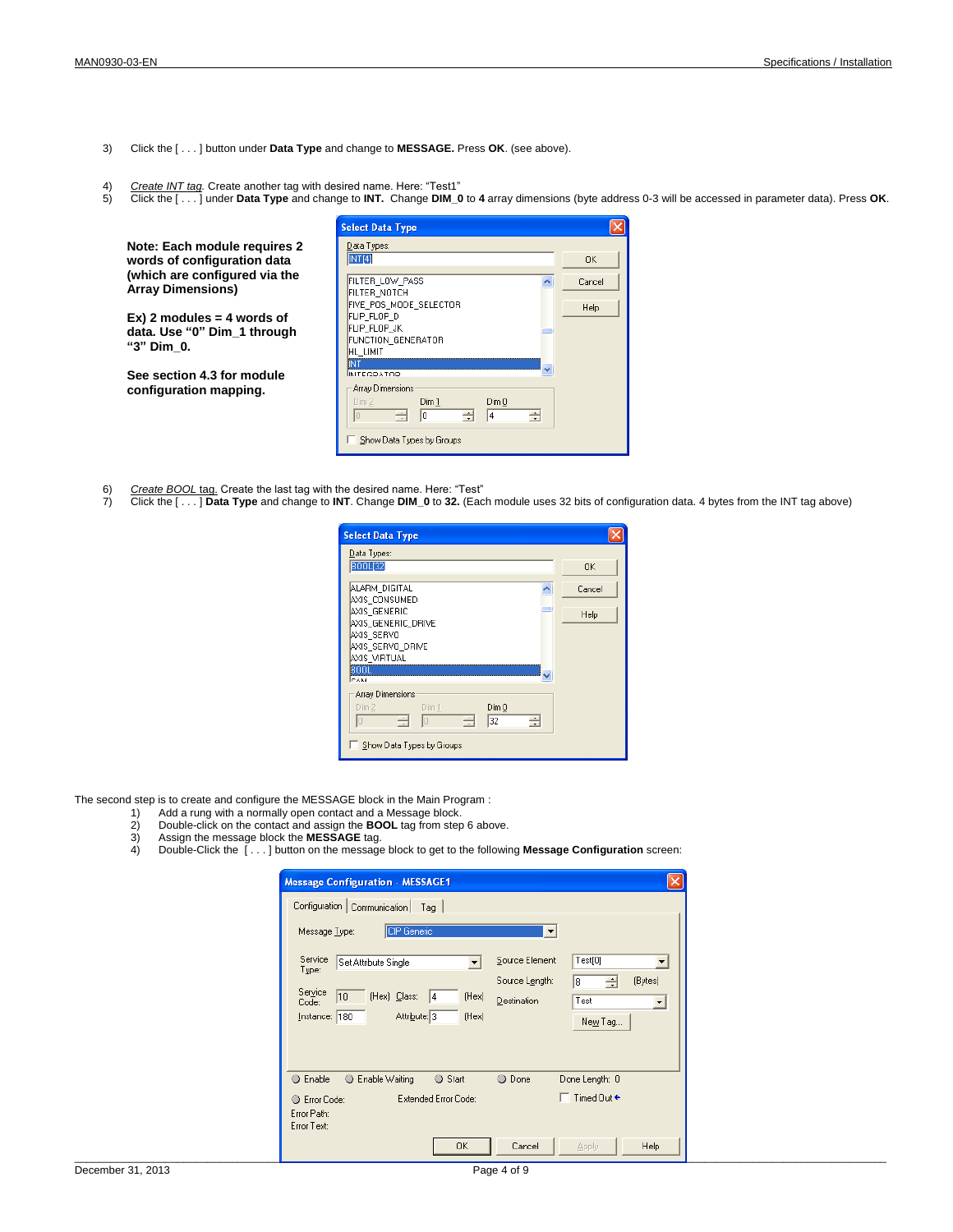5) Enter the values above. **Source Element** is the first array of the Test INT [4] previously made. **Source Length** depends on how many modules attached. 2 bytes per array, 2 arrays per module = 32 bits per module. **Destination** is the **INT[4]** tag from before. Here: **Test** and open the **Communication** Tab:

| Configuration                                                                                       | <b>Message Configuration - MESSAGE1</b><br>Communication<br>Tag                                                                                                                                                                                                                             |  |
|-----------------------------------------------------------------------------------------------------|---------------------------------------------------------------------------------------------------------------------------------------------------------------------------------------------------------------------------------------------------------------------------------------------|--|
| Path: Rail<br>Rail<br>Communication<br>$C$ or $C$<br>CIP With                                       | Browse<br>Message Path Browser<br>Path: Bail<br>Rail                                                                                                                                                                                                                                        |  |
| Source ID<br>Connected<br><b>Enable</b><br>O.<br>F<br><b>Error</b> Cc<br>Error Path:<br>Error Text: | E Fill Backplane, CompactLogix System<br>^<br>$\frac{1}{2}$ 1769-L32E<br>1769-L32E Ethernet Port LocalENB<br>- 공 Ethernet<br>1769-L32E Ethernet Port LocalENB<br>ETHERNET-MODULE Rail<br>白田 CompactBus Local<br>  [0] CompactBus Local<br>---- 1 [1] 1769-IQ6×OW4/B<br>  [2] 1769-IF4XOF2/A |  |
|                                                                                                     | <b>OK</b><br>Cancel<br>Help                                                                                                                                                                                                                                                                 |  |

- 6) From the **Path** section, click **Browse** and set the path to the **Generic Ethernet Module** set up in 4.2.1. Above: "**Rail."** Press **OK**
- 7) Click **Tag** tab and ensure **Message1** is tagged:

|                                           | <b>Message Configuration - MESSAGE1</b> |                      |               |                                                             |      |
|-------------------------------------------|-----------------------------------------|----------------------|---------------|-------------------------------------------------------------|------|
|                                           | Configuration   Communication           | Tag                  |               |                                                             |      |
| Name:                                     | MESSAGE1                                |                      |               |                                                             |      |
| Description:                              |                                         |                      |               |                                                             |      |
|                                           |                                         |                      |               |                                                             |      |
|                                           |                                         |                      |               |                                                             |      |
| Type:<br>Data Type:<br>Scope:             | Base<br>MESSAGE<br>跑                    |                      |               |                                                             |      |
| <b>Enable</b>                             | Enable Waiting                          | Start                | <b>O</b> Done | Done Length: 0                                              |      |
| Error Code:<br>Error Path:<br>Error Text: |                                         | Extended Error Code: |               | $\overline{\phantom{a}}$ Timed Dut $\overline{\phantom{a}}$ |      |
|                                           |                                         | 0K                   | Cancel        | Apply                                                       | Help |

8) To Change Parameters, Move parameter data into the added/established memory in the processor (INT[4] tagged above).

| Example UCMM message |                                                  |
|----------------------|--------------------------------------------------|
| Service Code         | : 16 (0x10: Set)                                 |
| Instance             | : 04 (0x04: Assembly Class)                      |
| Class                | : 180 (0xB4 : parameter setting Assembly Object) |
| Attribute            | : 03 (0x03; Data)                                |
| Data:                |                                                  |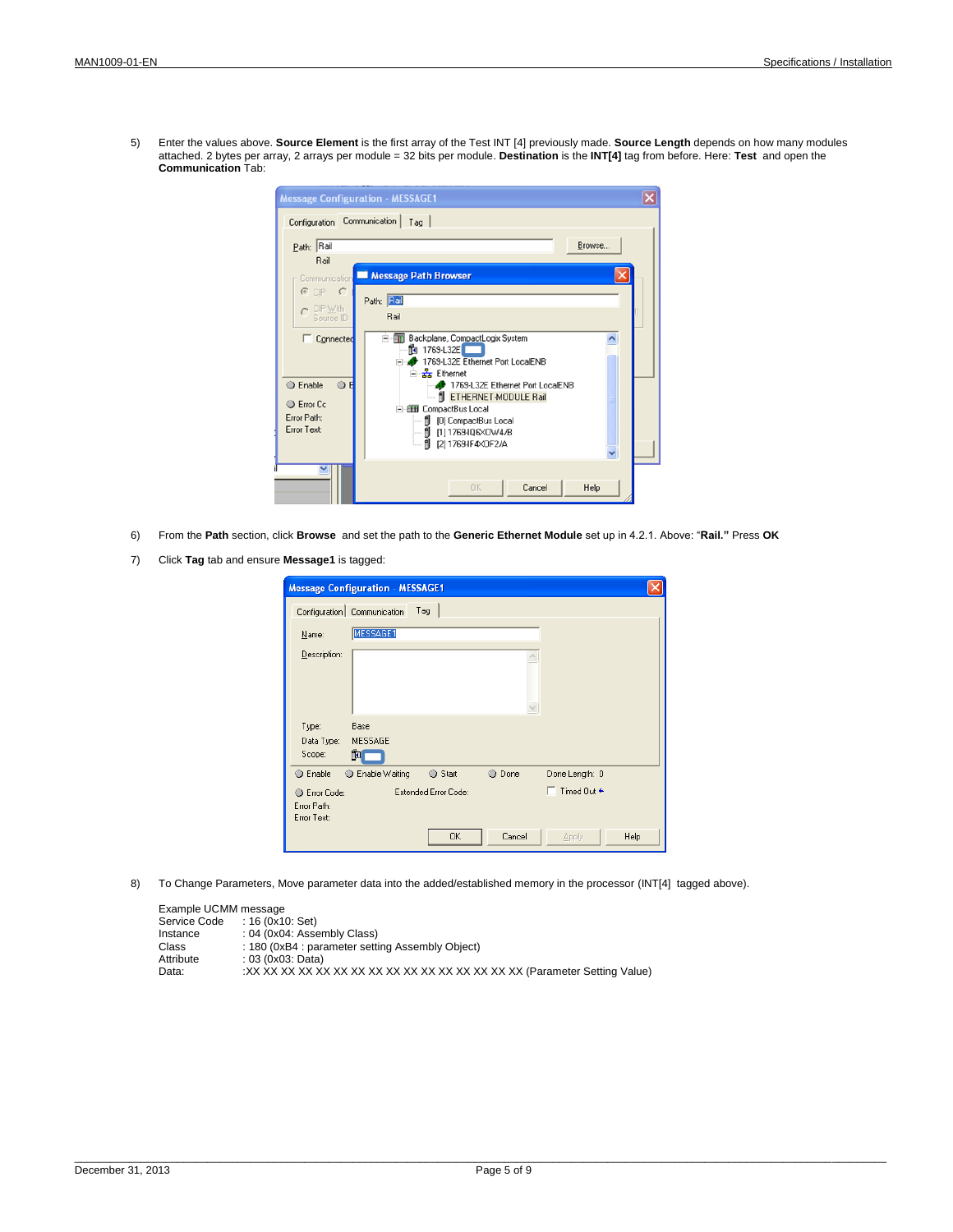## **4.3 Parameter Settings for SmartRail devices.**

**Note: Byte addresses are formatted as such: 01 23. The first 8 bits, byte address"0", use bits 0-7. The second 8 bits, byte address "1" use bits 8-15. The Second word is addressed in the same fashion.**

## **ADC170 – Analog Input**

| <b>Byte</b>    |                                         |                          |            |                          | <b>Bit</b> |                 |                      |     |                                                   |                                              |  |  |                 |                                                                                     |
|----------------|-----------------------------------------|--------------------------|------------|--------------------------|------------|-----------------|----------------------|-----|---------------------------------------------------|----------------------------------------------|--|--|-----------------|-------------------------------------------------------------------------------------|
| <b>Address</b> | <b>Description</b>                      | 15<br>$\overline{7}$     | 14<br>6    | 13<br>5                  | 12<br>4    | 11<br>3         | 10<br>$\overline{2}$ | 9   | 8<br>$\mathbf{0}$                                 | <b>Configuration</b>                         |  |  |                 |                                                                                     |
| $\mathbf 0$    | <b>Channel Used</b>                     | $\overline{\phantom{a}}$ |            |                          |            | Ch3             | Ch2                  | Ch1 | Ch <sub>0</sub>                                   | Bit off (0): Disabled<br>Bit on (1): Enabled |  |  |                 |                                                                                     |
| $\mathbf{1}$   | Input Voltage /<br><b>Current Range</b> |                          | Ch3<br>Ch2 |                          | Ch1        |                 | Ch <sub>0</sub>      |     | $00: 0 - 10V$<br>$01: 0 - 20mA$<br>10: $4 - 20mA$ |                                              |  |  |                 |                                                                                     |
| $\mathbf{2}$   | Output Data<br>Range                    | Ch3                      |            | Ch2                      |            | Ch <sub>1</sub> |                      |     |                                                   |                                              |  |  | Ch <sub>0</sub> | $00: 0 - 4000$<br>$01: -2000 - 2000$<br>10:0~1000(400~2000/0~2000)<br>$11:0 - 1000$ |
| 3              |                                         | ٠                        |            | $\overline{\phantom{0}}$ |            |                 |                      |     |                                                   |                                              |  |  |                 |                                                                                     |

## **DAC101 – Analog Output**

| <b>Byte</b>    |                                 |    |         |         |         | <b>Bit</b> |                      |                 |                 |                                              |                 |                                                                                |                 |  |                 |                                                                                     |
|----------------|---------------------------------|----|---------|---------|---------|------------|----------------------|-----------------|-----------------|----------------------------------------------|-----------------|--------------------------------------------------------------------------------|-----------------|--|-----------------|-------------------------------------------------------------------------------------|
| <b>Address</b> | <b>Description</b>              | 15 | 14<br>6 | 13<br>5 | 12<br>4 | 11<br>3    | 10<br>$\overline{2}$ | 9               | 8<br>0          | <b>Configuration</b>                         |                 |                                                                                |                 |  |                 |                                                                                     |
| $\bf{0}$       | Channel Used                    |    |         |         | -       | Ch3        | Ch2                  | Ch1             | Ch <sub>0</sub> | Bit off (0): Disabled<br>Bit on (1): Enabled |                 |                                                                                |                 |  |                 |                                                                                     |
| 1              | Output type<br>configuration    |    | Ch3     | Ch2     |         | Ch1        |                      | Ch <sub>0</sub> |                 | 00: $4 - 20mA$<br>$01: 0 - 20mA$             |                 |                                                                                |                 |  |                 |                                                                                     |
| $\mathbf{2}$   | Input data range<br>designation |    | Ch3     | Ch2     |         |            |                      |                 |                 |                                              |                 |                                                                                | Ch <sub>1</sub> |  | Ch <sub>0</sub> | $00: 0 - 4000$<br>$01: -2000 - 2000$<br>10:0~1000(400~2000/0~2000)<br>$11:0 - 1000$ |
| 3              | Output status<br>configuration  |    | Ch3     | Ch2     |         |            |                      |                 | Ch <sub>1</sub> |                                              | Ch <sub>0</sub> | 00: former value<br>01: minimum value<br>10: medium value<br>11: maximum value |                 |  |                 |                                                                                     |

### **DAC106 – Analog Output**

| <b>Byte</b>    |                                 |    |                 |         |                          | <b>Bit</b>      |         |                 |                 |                                                                                     |
|----------------|---------------------------------|----|-----------------|---------|--------------------------|-----------------|---------|-----------------|-----------------|-------------------------------------------------------------------------------------|
| <b>Address</b> | <b>Description</b>              | 15 | 14<br>6         | 13<br>5 | 12<br>4                  | 11<br>3         | 10<br>2 | 9<br>и          | 8<br>$\bf{0}$   | <b>Configuration</b>                                                                |
| $\bf{0}$       | Channel Used                    |    |                 |         | $\overline{\phantom{a}}$ | Ch3             | Ch2     | Ch1             | Ch <sub>0</sub> | Bit off (0): Disabled<br>Bit on (1): Enabled                                        |
| $\mathbf{1}$   | Output type<br>configuration    |    | Ch3             |         | Ch2                      |                 | Ch1     |                 | Ch <sub>0</sub> | $00:4 - 20mA$<br>$01: 0 - 20mA$                                                     |
| $\overline{2}$ | Input data range<br>designation |    | Ch <sub>3</sub> | Ch2     |                          | Ch <sub>1</sub> |         | Ch <sub>0</sub> |                 | $00: 0 - 4000$<br>$01: -2000 - 2000$<br>10:0~1000(400~2000/0~2000)<br>$11:0 - 1000$ |
| 3              | Output status<br>configuration  |    | Ch <sub>3</sub> | Ch2     |                          | Ch <sub>1</sub> |         | Ch <sub>0</sub> |                 | 00: former value<br>01: minimum value<br>10: medium value<br>11: maximum value      |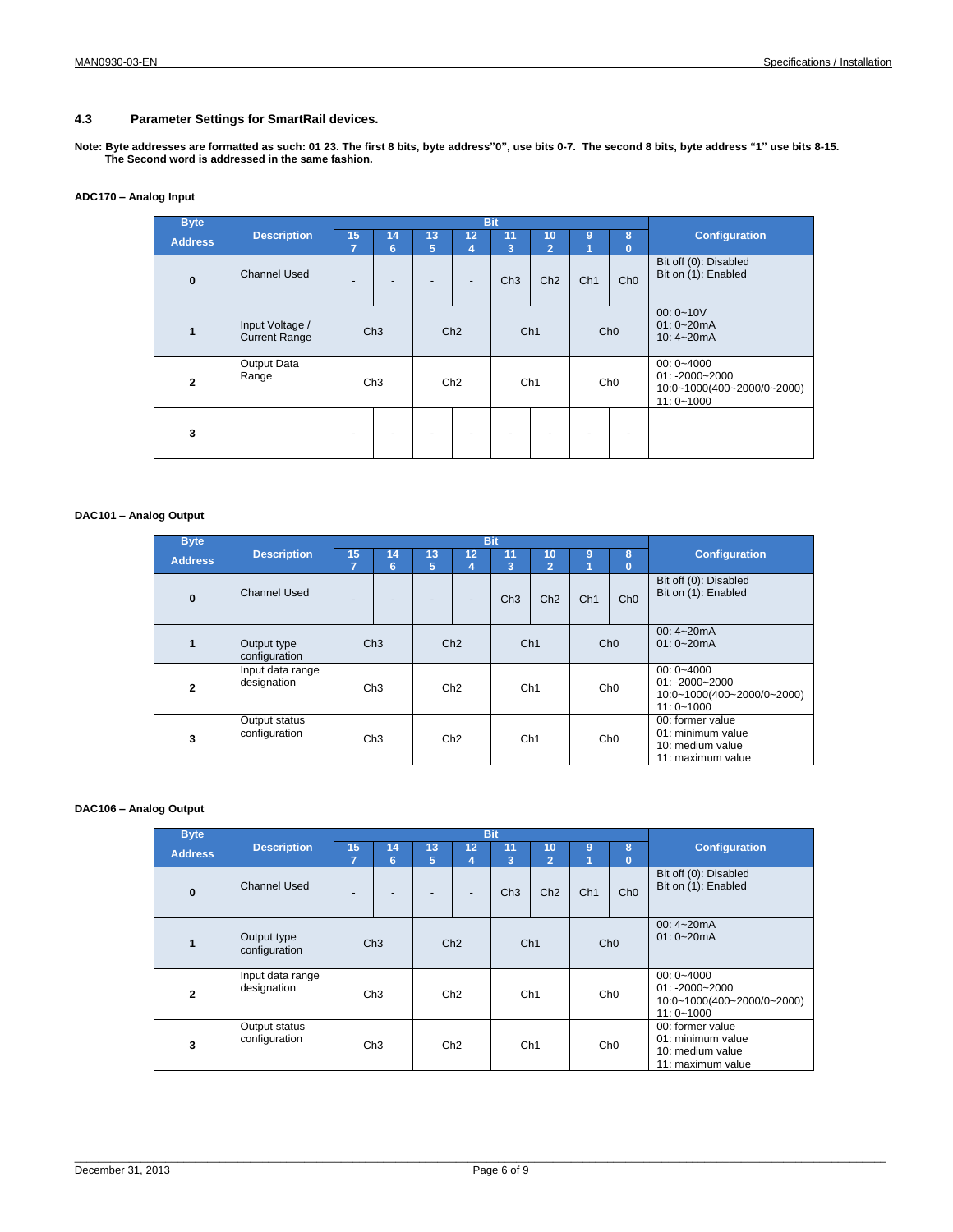## **All Digital I/O SmartRail Modules**

| <b>Byte</b>    |                                      |                |                                     |                |                |                |                      |               |                     |                                                                              |
|----------------|--------------------------------------|----------------|-------------------------------------|----------------|----------------|----------------|----------------------|---------------|---------------------|------------------------------------------------------------------------------|
| <b>Address</b> | <b>Description</b>                   | 15<br>7        | 14<br>6                             | 13<br>5        | 12<br>4        | 11<br>в        | 10<br>$\overline{2}$ | 9<br>и        | 8<br>$\overline{0}$ | <b>Configuration</b>                                                         |
| $\mathbf 0$    | Input Filter                         |                |                                     |                |                |                |                      | Input Filter  |                     | 0000:3ms 0100:20ms<br>0001:1ms 0101:70ms<br>0010:5ms 0110:100ms<br>0011:10ms |
| 1              | Maintaining<br><b>Output Allowed</b> |                | Configuration of Maintaining Output |                |                |                |                      |               |                     | 01: Allow<br>Other: Prohibit                                                 |
| $\mathbf{2}$   | Maintaining<br>Output By<br>Channels | 56<br>to<br>63 | 48<br>to<br>55                      | 40<br>to<br>47 | 32<br>to<br>39 | 24<br>to<br>31 | 16<br>to<br>23       | 8<br>to<br>15 | $\Omega$<br>to<br>7 | 01: Allow<br>Other: Prohibit                                                 |
| 3              | Output status<br>configuration       |                |                                     |                |                |                |                      |               |                     |                                                                              |

## **MIX116 – Mixed Analog I/O Module**

| <b>Byte</b>    |                                     |                                                                                                                 |                           |                 |                           | <b>Bit</b> |                             |                 |                          |                                                                                |                                                                                     |
|----------------|-------------------------------------|-----------------------------------------------------------------------------------------------------------------|---------------------------|-----------------|---------------------------|------------|-----------------------------|-----------------|--------------------------|--------------------------------------------------------------------------------|-------------------------------------------------------------------------------------|
| <b>Address</b> | <b>Description</b>                  | 15                                                                                                              | 14<br>6                   | 13<br>5         | 12<br>4                   | 11<br>3    | 10<br>$\mathbf{2}^{\prime}$ | 9               | 8<br>$\bf{0}$            | <b>Configuration</b>                                                           |                                                                                     |
| $\mathbf 0$    | Channels Used                       |                                                                                                                 |                           |                 |                           | Out<br>Ch1 | Out<br>Ch <sub>0</sub>      | In<br>Ch1       | $\ln$<br>Ch <sub>0</sub> | Bit off (0): Disabled<br>Bit on (1): Enabled                                   |                                                                                     |
| $\mathbf{1}$   | Output type<br>configuration        |                                                                                                                 | Output<br>Ch <sub>1</sub> |                 | Output<br>Ch <sub>0</sub> |            | Input<br>Ch1                |                 | Input<br>Ch <sub>0</sub> | 00: $4 - 20mA$<br>$01: 0 - 20mA$<br>$10:0 - 5V$<br>$11:0 - 10V$                |                                                                                     |
| $\mathbf{2}$   | Output data<br>range<br>designation | Output<br>Output<br>Input<br>Input<br>C <sub>h</sub> 0<br>Ch <sub>0</sub><br>Ch <sub>1</sub><br>Ch <sub>1</sub> |                           |                 |                           |            |                             |                 |                          |                                                                                | $00: 0 - 4000$<br>$01: -2000 - 2000$<br>10:0~1000(400~2000/0~2000)<br>$11:0 - 1000$ |
| 3              | Output status<br>configuration      |                                                                                                                 |                           | Ch <sub>1</sub> |                           |            |                             | Ch <sub>0</sub> |                          | 00: former value<br>01: minimum value<br>10: medium value<br>11: maximum value |                                                                                     |

### **RTD100 – Resistance Temperature Detector Input**

| <b>Byte</b>    |                                 |         |                 |         | <b>Bit</b>           |                       |                      |                  |                 |                                                  |
|----------------|---------------------------------|---------|-----------------|---------|----------------------|-----------------------|----------------------|------------------|-----------------|--------------------------------------------------|
| <b>Address</b> | <b>Description</b>              | 15<br>7 | 14<br>6         | 13<br>5 | 12 <sub>2</sub><br>4 | 11<br>$\vert 3 \vert$ | 10<br>$\overline{2}$ | 9<br>1           | 8<br>$\bf{0}$   | <b>Configuration</b>                             |
| $\bf{0}$       | <b>Channel Used</b>             |         |                 |         |                      | Ch3                   | Ch2                  | Ch1              | Ch <sub>0</sub> | Bit off (0): Disabled<br>Bit on (1): Enabled     |
| 1              | Output type<br>configuration    |         | Ch3             | Ch2     |                      | Ch1                   |                      | Ch <sub>0</sub>  |                 | 00: PT100<br>01: JPT100                          |
| $\mathbf{2}$   | Input data range<br>designation |         | Ch <sub>3</sub> | Ch2     |                      | Ch <sub>1</sub>       |                      | C <sub>h</sub> 0 |                 | Bit Off(0): Centigrade<br>Bit On (1): Fahrenheit |
| 3              |                                 |         |                 |         |                      |                       | -                    |                  | -               | $\overline{\phantom{0}}$                         |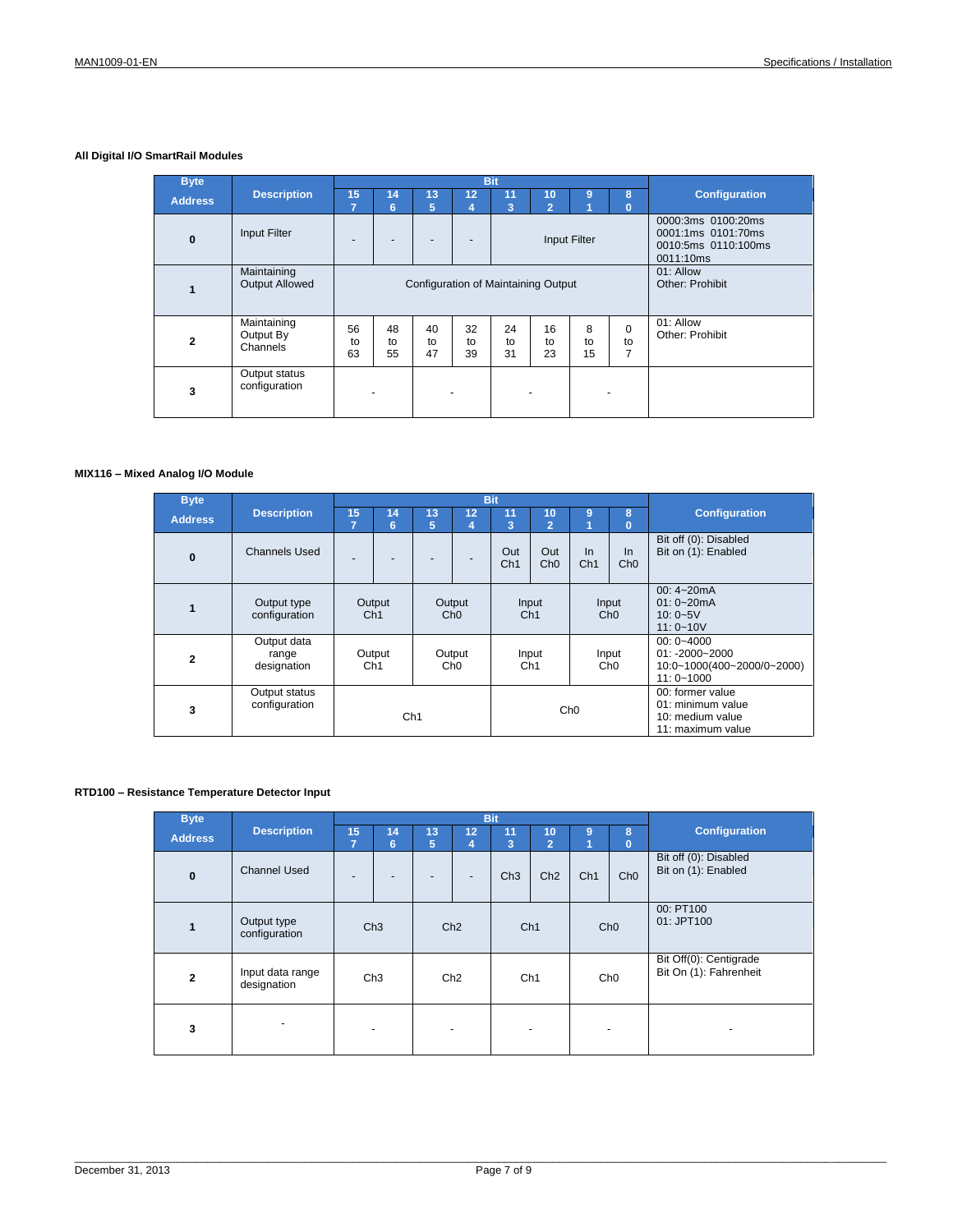### **THM100 – Thermocouple Input**

| <b>Byte</b>    |                                 |         |                          |                          |                          | <b>Bit</b>      |                      |                 |                   |                                                  |
|----------------|---------------------------------|---------|--------------------------|--------------------------|--------------------------|-----------------|----------------------|-----------------|-------------------|--------------------------------------------------|
| <b>Address</b> | <b>Description</b>              | 15<br>7 | 14<br>6                  | 13<br>5                  | 12<br>4                  | 11<br>3         | 10<br>$\overline{2}$ | 9<br>n          | 8<br>$\mathbf{0}$ | <b>Configuration</b>                             |
| $\bf{0}$       | Channel Used                    |         | $\overline{\phantom{0}}$ | $\overline{\phantom{a}}$ | $\overline{\phantom{a}}$ | Ch <sub>3</sub> | Ch2                  | Ch <sub>1</sub> | Ch <sub>0</sub>   | Bit off (0): Disabled<br>Bit on (1): Enabled     |
| $\mathbf{1}$   | Output type<br>configuration    | Ch3     |                          | Ch2                      |                          | Ch <sub>1</sub> |                      | Ch <sub>0</sub> |                   | 00: K<br>01:J<br>10: T<br>11: R                  |
| $\mathbf{2}$   | Input data range<br>designation |         | Ch <sub>3</sub>          | Ch2                      |                          | Ch <sub>1</sub> |                      | Ch <sub>0</sub> |                   | Bit Off(0): Centigrade<br>Bit On (1): Fahrenheit |
| 3              |                                 |         |                          |                          |                          |                 |                      |                 |                   |                                                  |

#### **ADC270 – Analog Mixed Module**

| <b>Memory</b><br><b>Address</b> | <b>Description</b>       | <b>Setting</b>                                                            |  |  |  |  |
|---------------------------------|--------------------------|---------------------------------------------------------------------------|--|--|--|--|
| 0                               | <b>Operating Channel</b> | Bit off (0): stop<br>Bit on $(1)$ : run                                   |  |  |  |  |
|                                 | I/O Range (Ch0-Ch3)      | 0000: 4~20mA<br>0001: 0~20mA                                              |  |  |  |  |
| $\overline{2}$                  | I/O Range (Ch4-Ch7)      | $0010:1 - 5V$<br>$0011: 0 - 5V$<br>0100: $0 - 10V$                        |  |  |  |  |
| 3                               | Output Data Type         | $00:0 - 4000$<br>$01: -2000 - 2000$<br>10: precise value<br>$11:0 - 1000$ |  |  |  |  |

#### **5 SAFETY**

This equipment is suitable for use in Class I, Division 2, Groups A, B, C and D or Non-hazardous locations only

#### **WARNING - EXPLOSION HAZARD -**

Do not disconnect equipment unless power has been removed or the area is known to be non-hazardous

#### **WARNING - EXPLOSION HAZARD -**

Substitution of any component may impair suitability for Class I, Division 2

## **WARNING – POSSIBLE EQUIPMENT DAMAGE**

Remove power from the I/O Base and any peripheral equipment connected to this local system before adding or replacing this or any module.

When found on the product, the following symbols specify:







 All applicable codes and standards need to be followed in the installation of this product.

Adhere to the following safety precautions whenever any type of connection is made to the module.

- Connect the green safety (earth) ground first before making any other connections.
- When connecting to electric circuits or pulse-initiating equipment, open their related breakers. Do not make connections to live power lines.
- Make connections to the module first; then connect to the circuit to be monitored.
- Route power wires in a safe manner in accordance with good practice and local codes.
- Wear proper personal protective equipment including safety glasses and insulated gloves when making connections to power circuits.
- Ensure hands, shoes, and floor are dry before making any connection to a power line.
- Make sure the unit is turned OFF before making connection to terminals. Make sure all circuits are de-energized before making connections.

WARNING: Beavoid the risk of elspeix shock de burns, always comnects the statety (or earth) ground before making any other seny of the ective.

**WARNING: To reduce the risk of fire, electrical shock, or physical injury it is strongly recommended to fuse the voltage measurement inputs. Be sure to locate fuses as close to the source as possible.**

**WARNING: Replace fuse with the same type and rating to provide protection against risk of fire and shock hazards.** 

WARNING: In the event of repeated failure, do <u>not</u> replace the fuse again as a<br>repeated failure indicates a defective condition that will <u>not</u> clear by replacing the **fuse.** 

**WARNING: Only qualified electrical personnel familiar with the construction and operation of this equipment and the hazards involved should install, adjust, operate, or service this equipment. Read and understand this manual and other applicable manuals in their entirety before proceeding. Failure to observe this precaution could result in severe bodily injury or loss of life.**

#### **6 TECHNICAL SUPPORT**

For assistance and manual updates, contact Technical Support at the following locations:

**North America:**  Tel: 1-877-665-5666 Fax: 317 639-4279

**Europe:**  Tel: +353-21-4321266 Fax: +353-21-4321826